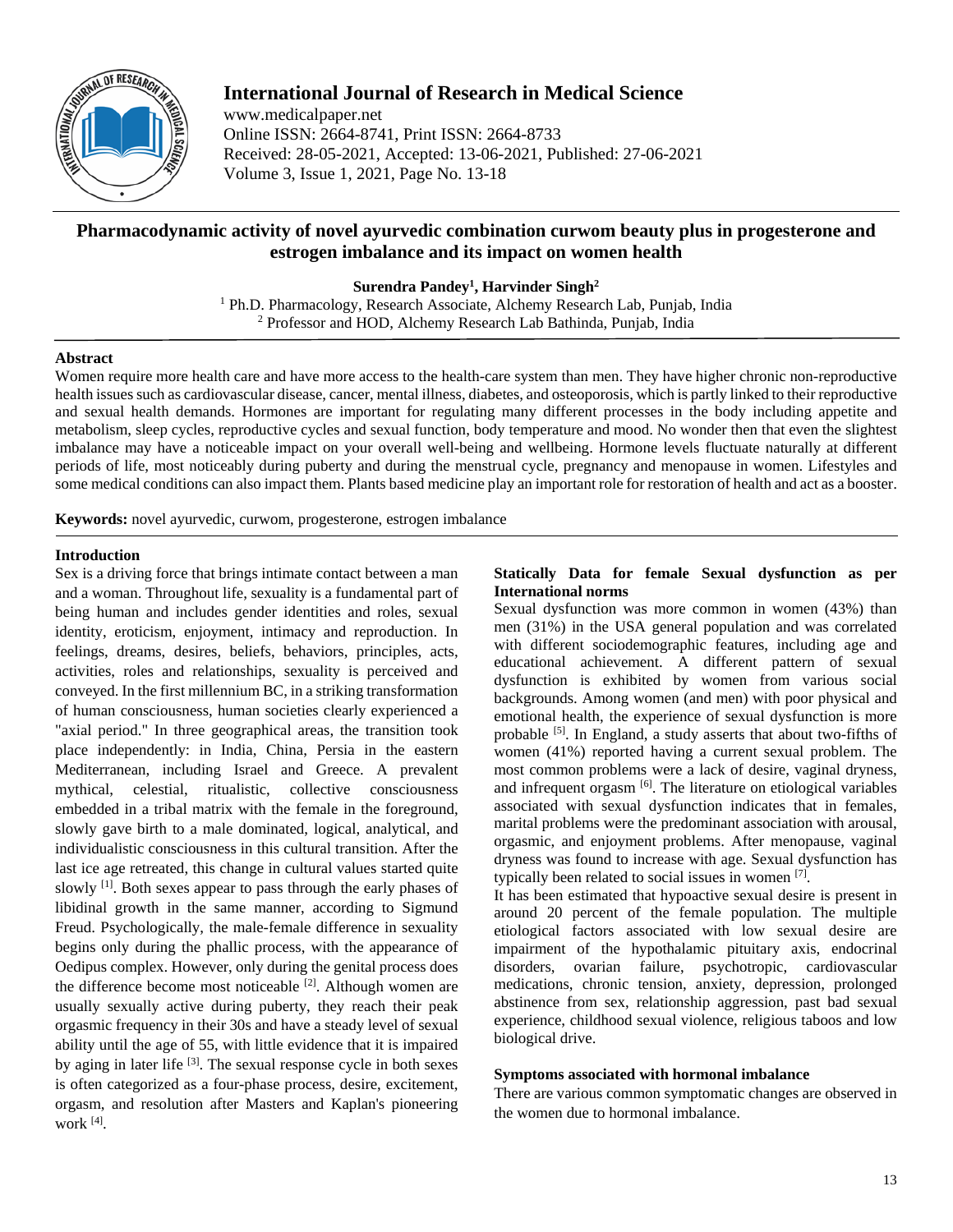**Mood swings:** The female sex hormone estrogen has an effect on neurotransmitters in the brain including serotonin (a chemical that boosts mood). Fluctuations in estrogen can cause premenstrual syndrome (PMS) or depressed mood during the perimenopause (the phase before periods stop completely) and the menopause.

**Heavy or painful periods:** if accompanied by other symptoms such as abdominal pain, a frequent need to urinate, lower back pain, constipation and painful intercourse, then you may have fibroids. Fibroids are non-cancerous growths that develop in or around the womb. The exact cause is unknown although they are thought to be stimulated by estrogen while having a family history may also increase your risk.

Low libido: Low libido is particularly common in women going through the perimenopause or menopause due to falling levels of estrogen and testosterone (although known as a male hormone, women also have testosterone). Other menopausal symptoms such as night sweats, fatigue, low mood and anxiety can also have an impact on your sex life.

**Insomnia and poor-quality sleep:** During the perimenopause and menopause, the ovaries gradually produce less estrogen and progesterone, which promotes sleep. Falling estrogen levels may also contribute to night sweats which disrupt your sleep, contributing to fatigue and lack of energy.

**Unexplained weight gain:** A number of hormone-related conditions can cause weight gain including an underactive thyroid (when your thyroid gland does not produce enough thyroid hormones which regulate metabolism), polycystic ovary syndrome (PCOS) (a hormone-related problem causing small cysts on the ovaries) and the menopause (which results in hormonal changes that can make you more likely to gain weight around your abdomen).

**Skin problems:** Chronic adult acne can be a sign of low levels of estrogen and progesterone and high levels of androgen hormones and can also indicate polycystic ovary syndrome. Similarly, hormonal imbalances during pregnancy or the menopause can cause itchy skin while dry skin is a symptom of the menopause or thyroid problems.

**Fertility problems:** hormonal imbalance is one of the leading causes of female infertility and with changing hormone levels, a woman's fertility naturally drops after the age of 35. High levels of follicle-stimulating hormone (FSH) can reduce a woman's chances of getting pregnant while low levels of luteinizing hormone (LH), which stimulates the ovaries to release an egg and start producing progesterone, can also cause fertility problems. Early menopause and other hormone- related conditions such as PCOS will affect your fertility.

**Headaches:** Many women suffer headaches due to hormonal changes during the menstrual cycle, pregnancy or menopause.

**Weak bones:** Falling levels of estrogen during the perimenopause and menopause can cause bone loss. **Vaginal dryness:** Vaginal dryness is most often caused by a fall in estrogen levels, especially during the perimenopause and menopause. Taking the contraceptive pill or antidepressants can also change hormone levels, resulting in the problem [8].

# **Female infertility**

The most common medical causes of female infertility include: Fallopian tube damage or blockage, Endometriosis, Ovulation disorders, Uterine fibroids, Pelvic adhesions, Polycystic ovary syndrome (PCOS), Early menopause and Elevated prolactin<sup>[9]</sup>.

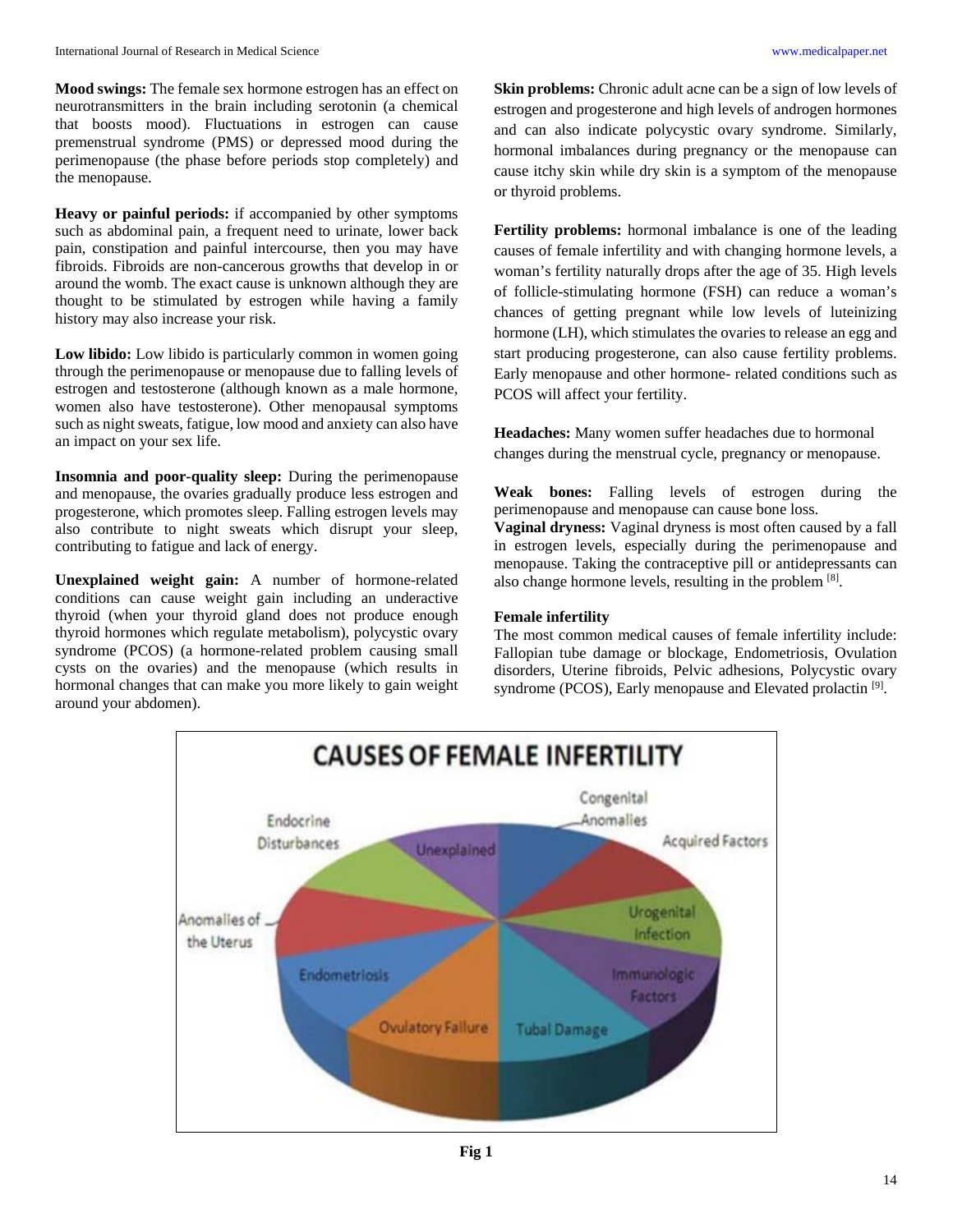# **Why requirement of health supplement like CURWOM BEAUTY PLUS**

Although both males and females undergo different illnesses, certain health problems affect women differently and more often. In addition, many women's health problems go undiagnosed and female test subjects are not included in most drug trials. Still, women have particular health problems, such as breast cancer, cancer of the cervix, menopause, and pregnancy. Compared to men, women suffer greater deaths from heart attacks. In female patients, depression and anxiety occur more commonly. In females, urinary tract disorders are more common, and sexually transmitted diseases can cause more damage to women. The following eight illnesses pose substantial health risks among the diseases that present most frequently in women [10].

# **Common health related disorder has been observed in Women [11] Heart Disease in Women**

Despite this, just 54% of women are aware that heart disease is the leading cause of death for women. High blood pressure, high cholesterol, and smoking are all variables that contribute to heart disease in the United States, with 49 percent of all consumers suffering from one or more of these conditions.

#### **Breast Cancer**

Breast cancer, which usually starts in the lining of the milk ducts and can spread to other organs, is the most dangerous cancer that affects women worldwide. Because of their longer lifespans, the illness affects more women in developed countries. Breast cancer patients may have lumps in their breasts at first. Although most breast lumps are harmless, it is crucial for women to get each one examined by a healthcare professional.

## **Ovarian and Cervical Cancer**

Ovarian cancer begins in the fallopian tubes, whereas cervical cancer begins in the lower uterus. Cervical cancer generates discharge and pain during intercourse, which is identical to the pain caused by both illnesses. While the signs of ovarian cancer are extremely ambiguous, the disease is extremely complicated. Finally, whereas Pap screenings detect cervical cancer, they do not detect ovarian cancer.

## **Gynecological Health**

The menstrual cycle includes periods of bleeding and discharge. Added symptoms during menstruation, on the other hand, may signal a health problem, and atypical symptoms, such as bleeding between periods and frequent urination, can be mistaken for other illnesses. Vaginal troubles could be a sign of a more serious problem, such as sexually transmitted illnesses (STIs) or cancer of the reproductive system. While mild infections may be easily treated, if left untreated, they can lead to complications such as infertility or kidney failure.

### **Pregnancy Issues**

Pre-existing diseases can worsen during pregnancy, putting a mother's and her child's health at jeopardy. If asthma, diabetes, or depression are not treated effectively during pregnancy, they can affect both the mother and the kid. Pregnancy can cause a healthy mother's red blood cell count to drop, resulting in anaemia, or it can make her depressed. Another issue occurs when a reproductive cell implants outside the uterus, preventing

continued pregnancy. Obstetricians, on the other hand, can manage and treat both common and uncommon health problems that arise during pregnancy.

### **Autoimmune Diseases**

When bodily cells that normally destroy threats such as viruses attack healthy cells, this is known as autoimmune disease. Researchers are mystified as to why this ailment only affects women as it continues to spread among the community. While there are many different types of autoimmune disorders, they all have symptoms in common, such as exhaustion, mild fever, pain, skin irritation, and vertigo. The stomach houses the majority of the autoimmune system. As a result, many people who suffer from this ailment have turned to natural therapeutic methods like lowering stress lowering toxin intake consuming less sugar consuming less fat consuming less sugar consuming less fat consuming less sugar consuming less fat consuming less sugar consuming less fat consuming less sugar consuming less sugar consuming less fat consuming less sugar consuming. Early detection, on the other hand, is the strongest defense against autoimmune disease.

## **Depression and Anxiety**

Osteoporosis weakens bones, making them more likely to shatter. The illness, which affects predominantly women, can be caused by a number of reasons, including: Age, alcohol usage, certain medicines, genetics, lack of exercise, low body mass, smoking, and steroid use are all factors to consider. Bone density is measured using an X-ray or ultrasound diagnostic to discover the issue. While there is no cure for osteoporosis, doctors can recommend treatment to slow down the disease's progression, such as nutritional supplements, healthy lifestyle changes, or prescription medication.

# **Depression and anxiety**

It can be caused by natural hormonal variations. Premenstrual syndrome (PMS) is a frequent ailment among women, but premenstrual dysmorphic disorder (PMDD) has symptoms that are comparable but much more severe. Many women experience the "baby blues" shortly after giving birth, while perinatal depression produces similar but more severe anxiety, emotional swings, sadness, and exhaustion. Perimenopause, or the transition from menopause to perimenopause, can be depressing.

# **Role of CURWOM BEAUTY PLUS on Women stamina and health**

CURWOM BEAUTY PLUS act as a uterine tonic. It effectively mitigates menorrhagia, leucorrhea, It is an excellent remedy for irregularities of menstrual cycle. Women who have tendency towards abortions and miscarriages should be treated.

CURWOM BEAUTY PLUS has a cooling and astringent property. It is an astringent in leucorrhoea and promotes granulations.

### **Benefit of CURWOM BEAUTY PLUS**

Increased the overall stamina for women in natural way.

Helps as a tonic for female health and beauty and prophylactic during infertility. Helps as a uterine tonic.

Helps complication after menopause.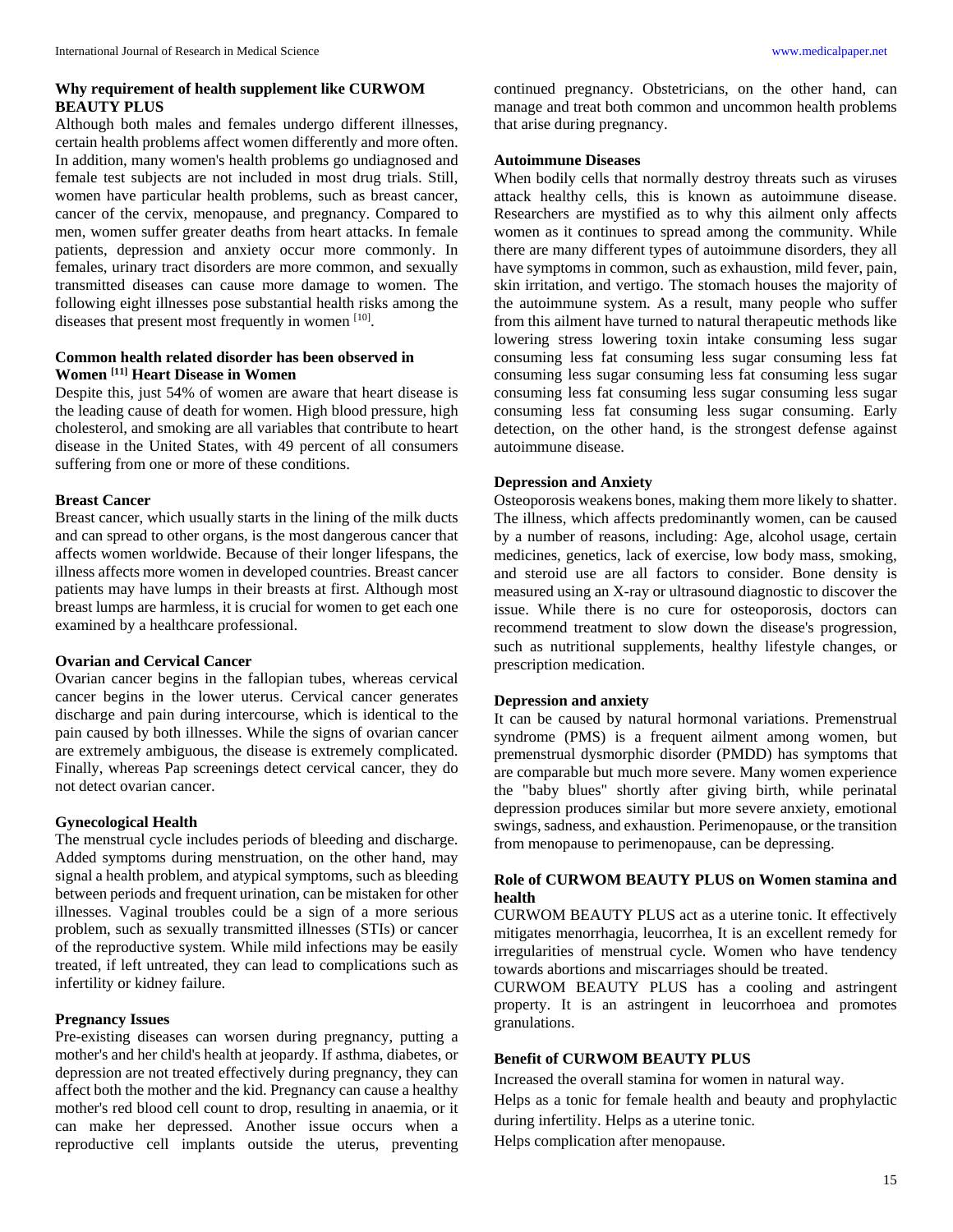Helps in overcoming fatigue, backache and general weakness. Supporting demands of improving strength & stamina.

Helps in providing relief from Gynecological disorders like Leucorrhea, Hemorrhage, Discharge, Irregular Menstruation.

Supports in maintaining body constitution in health-conscious women.

# **Prophylactic efficacy of rational Ayurveda combination details [12]**

**Saraca Indica:** Saraca asoca is a plant belonging to the Detarioideae subfamily of the legume family. Ashoka tree is useful to manage female disorders like dysmenorrhea and menorrhagia due to its Vata balancing property. It also helps to control bleeding in piles due to its Sita (cold) property. Ashoka powder is also an effective remedy for managing worm infestation due to its Krimighna (anti-worm) property.

**Asparagus Recemosus:** Asparagus racemosus is a species of asparagus common throughout India and the Himalayas. and northern Australia.I t is use asparagus racemosus for upset stomach (dyspepsia), constipation, stomach spasms, and stomach ulcers. It is also used for fluid retention, pain, anxiety, cancer, diarrhea, bronchitis, tuberculosis, dementia, and diabetes. Some people use it to ease alcohol withdrawal.

**Emblica officinals**: Symplocos is a genus of flowering plants in the order Ericales. It contains about 300 species distributed in Asia and the Americas. Many species grow in humid tropical regions. This is sometimes considered to be the only genus in family Symplocaceae. Lodhra serves for several health benefits, such as; cures acne, blemishes, white and black heads; Beneficial in gynaecological or female disorders, Cures eye disorders, Cures dental problems, Treat Ulcers, Heals wound, Stop haemorrhage, Reduces heaviness in the body.

**Withania somnifera**: Withania somnifera, known commonly as ashwagandha, Indian ginseng, poison gooseberry, or winter cherry, is a plant in the Solanaceae or nightshade family. Several other species in the genus Withania are morphologically similar. Withania somnifera, commonly called ashwagandha, is a winter cherry tropical to the Solanaceae family that is used in treating a wide variety of illnesses including asthma, diabetes, hypertension, stress, arthritic diseases, and cancer.

**Glycyrrhiza glabra**: Liquorice or licorice is the common name of Glycyrrhiza glabra, a flowering plant of the bean family Fabaceae, from the root of which a sweet, aromatic flavouring can be extracted. The liquorice plant is a herbaceous perennial legume native to Western Asia, North Africa and southern Europe. Glycyrrhiza glabra L. (Licorice) is a small perennial herb that has been traditionally used to treat many diseases, such as respiratory disorders, hyperdipsia, epilepsy, fever, sexual debility, paralysis, stomach ulcers, rheumatism, skin diseases, hemorrhagic diseases, and jaundice.

**Valeriana wallichii**: Valeriana wallichii is a rhizome herb of the genus Valeriana and the family Valerianaceae also called Indian Valerian or Tagar-Ganthoda, not to be confused with ganthoda, the root of Indian long pepper. Valeriana wallichii, the major species of the genus Valeriana, is native to India, Nepal and China. As an important substitute for the European V. officinalis, it has been traditionally used in treatment of sleep problems, obesity, nervous disorders and snake poisoning and skin diseases.

**Berberis aristata:** Berberis aristata, also known as Indian barberry, "daru haldi" or tree turmeric, is a shrub belonging to the family Berberidaceae and the genus Berberis. Paste of this herb is used externally to reduce pain and inflammation. Best use of this herb is in eye related disorders. It is also used for quick healing of wounds and paste of this herb is also useful in syphilis, ulcers and anal fistula.

The arjuna grows to about 20–25 metres tall; usually has a buttressed trunk, and forms a wide canopy at the crown, from which branches drop downwards. It has oblong, conical leaves which are green on the top and brown below; smooth, grey bark; it has pale yellow flowers which appear between March and June; its glabrous, 2.5 to 5 cm fibrous woody fruit, divided into five wings, appears between September and November. Terminalia arjuna has been used to balance the three "humors": kapha, pitta, and vata. It has also been used for asthma, bile duct disorders, scorpion stings, and poisonings. The bark of Terminalia arjuna has been used in India for more than 3000 years, primarily as a heart remedy.

Aloe vera is a succulent plant species of the genus Aloe. The name comes from two root words: "aloeh" is an Arabic word meaning bitter, and "vera" is Latin for "truth." An evergreen perennial, it originates from the Arabian Peninsula, but grows wild in tropical, semi-tropical, and arid climates around the world. Heals burns, due to its soothing, moisturizing, and cooling properties, aloe vera is often used to treat burns, improves digestive health, promotes oral health, clears acne relieves anal fissures, antibacterial, antiviral, and antiseptic properties.

Cyperus Rotundus is a species of sedge native to Africa, southern and central Europe, and southern Asia. The word cyperus derives from the Greek, kyperos, and rotundus is from Latin, meaning round. Traditionally used to treat various clinical conditions at home such as diarrhea, diabetes, pyresis, inflammation, malaria, and stomach and bowel disorders.

| n |  |
|---|--|
|---|--|

| <b>Rational Ayurveda combination</b> | <b>Botanical name</b> |
|--------------------------------------|-----------------------|
| Curwom Beauty Plus                   | Saraca indica         |
|                                      | Asparagus recemosus   |
|                                      | Symplocos racemosa    |
|                                      | Withania somnifera    |
|                                      | Glycyrrhiza glabra    |
|                                      | Valeriana wallichii   |
|                                      | Berberis aristata     |
|                                      | Terminalia arjuna     |
|                                      | Aloe vera             |
|                                      | Cyperus rotundus      |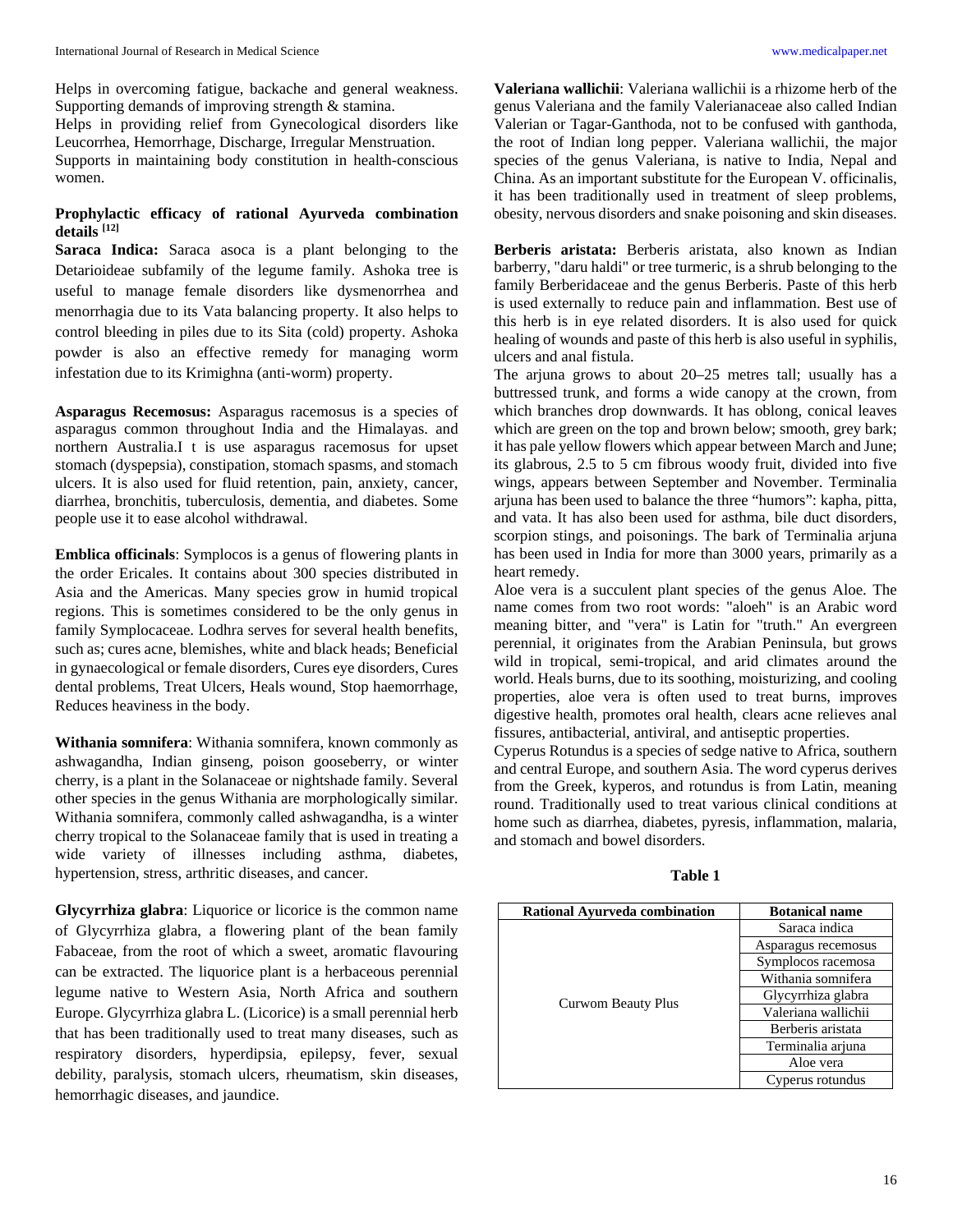

| ۰, |  |
|----|--|
|----|--|

| able |  |
|------|--|
|------|--|

| <b>Medicine</b>    | <b>Disease</b>                | Prophylactic efficacy in |
|--------------------|-------------------------------|--------------------------|
| Curwom Beauty Plus | <b>Heart Disease</b>          | $^{++}$                  |
|                    | <b>Breast Cancer</b>          | $++$                     |
|                    | Ovarian and Cervical Cancer   | $^{+++}$                 |
|                    | Gynecological Health          | $^{+++}$                 |
|                    | <b>Autoimmune Diseases</b>    | $^{+++}$                 |
|                    | Infertility                   | $^{+++}$                 |
|                    | overall stamina for women     | $^{+++}$                 |
|                    | uterine Complication          | $^{+++}$                 |
|                    | complication after menopause  | $^{+++}$                 |
|                    | Exhaustion                    | $++$                     |
|                    | Pain and backache             | $^{++}$                  |
|                    | Skin irritation               | $++$                     |
|                    | Vertigo                       | $++$                     |
|                    | fatigue                       | $^{+++}$                 |
|                    | strength and stamina          | $^{+++}$                 |
|                    | Leucorrhea                    | $^{+++}$                 |
|                    | Hemorrhage                    | $++$                     |
|                    | <b>Irregular Menstruation</b> | $^{+++}$                 |
|                    | Weight loss                   | $^{+++}$                 |

## **Conclusion**

This ongoing restriction for ages has evolved a strong negativity among women regarding infertility and vigor. So even today the first healing step is to create a factual awareness among them. There are several sexual disorders specific to females based on a sexual response cycle. However, there are several therapeutic